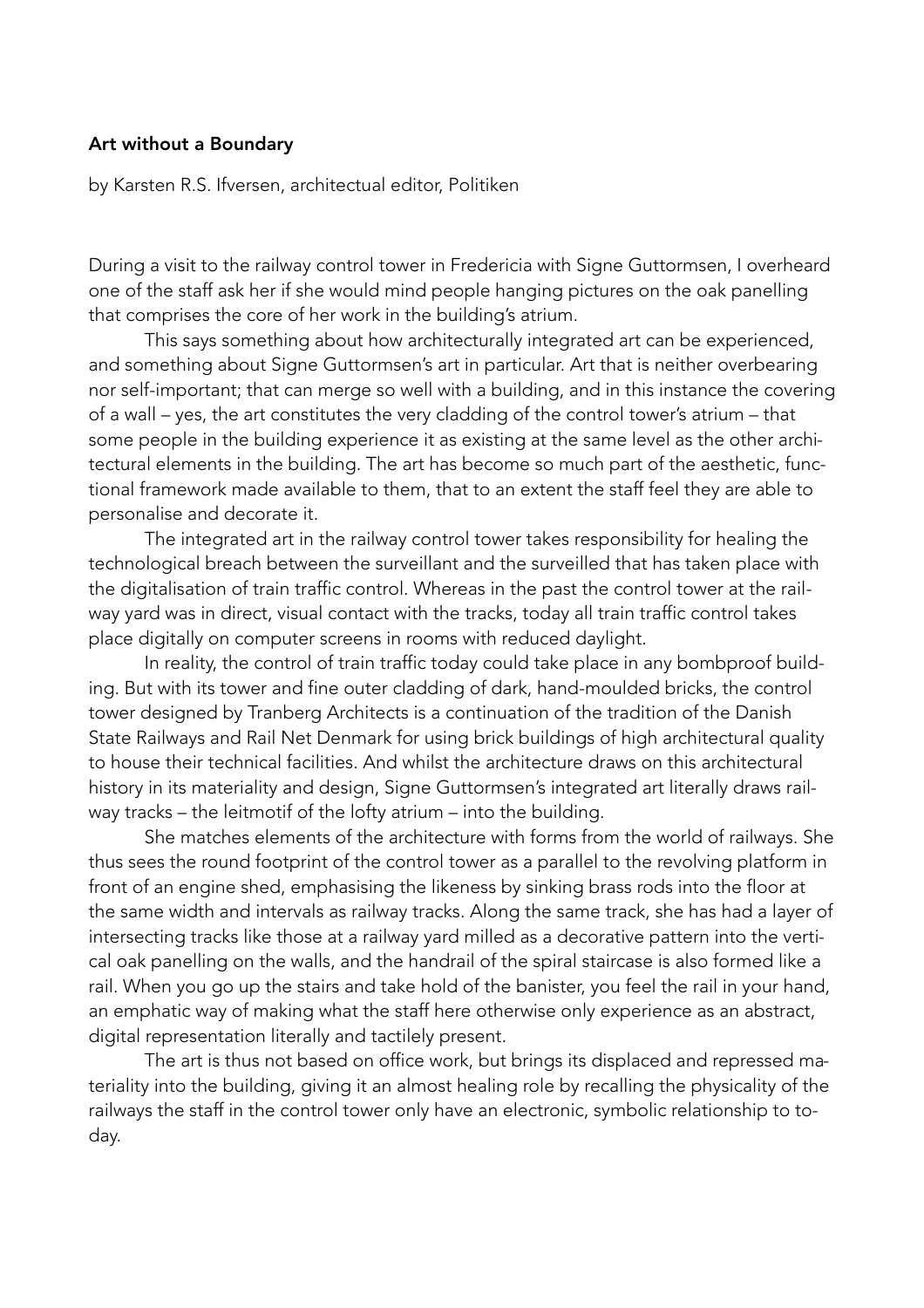### Architecture and Modern Art

In modernism, art was usually seen as an aesthetically fenced-in garden with an invisible sign saying 'Keep off the Grass'.

 This is clearly seen in the isolated sculpture *Grisebrønd* ('The Pigs' Well') by Mogens Bøggild in front of the modernist city hall in Aarhus, which was designed by Arne Jacobsen and Erik Møller from 1937-1941. The sculpture behaves in an entirely different way to the architecture. It is behind a boundary of heavy chains on a solid platform slightly elevated above the surface of the town hall square. The aesthetic and narrative form of the sculpture stands in contrast to the primarily practical and functional nature of the architecture, which nonetheless has a high aesthetic awareness of the effect of its materials. With Aarhus Town Hall, Arne Jacobsen and Erik Møller created a *Gesamtkunstwerk*, where the lamps, pillars and even ashtrays were all designed by the architects. Every surface, every corner and every joint was created as part of a whole. But art was given designated areas, like the ceremonial hall, where Thorvald Hagedorn-Olsen's mural *Menneskesamfundet*  ('Human Society') was to hang. The mural is painted on a wall that was purpose-built and suspended beneath and between the external galleries of the hall, making the vast painting look as if it is floating in the room. The mural is kept free of the building's architecture, which is characterised by the specialisation and functional divisions of industrial society.

 Everything is in its proper place, and just as everyone in society had clearly defined roles, from the director to the office worker, and the secretary to the labourer, art also had its well-defined role as a realm of exclusively aesthetic contemplation and reflection, something that was an end in itself and therefore possessed a freedom opposed to and at a remove from the more bound existence of the building.

Autonomy held sway in modern art in the 20<sup>th</sup> century, both in art museums and art commissions in public buildings and private workplaces, where art was limited to clearly defined objects like sculptures or paintings. This changed with architecturally integrated art, which usually *–* and definitely in the case of Signe Guttormsen *–* operates on an entirely different and far subtler plane. Art has become functional and relates to its location.

 In integrated art, it is as if the boundary around the garden has been removed. It is still a garden, but now the grass can be walked on. Or at least that is what the member of staff was asking Signe Guttormsen. But in what sense is her art free and autonomous, and in what sense bound to and part of the architecture?

#### A Terrace of Templates

Signe Guttormsen has created the paving for the roof terrace of Frederik VIII's Palace, the residence of the crown prince and princess at Amalienborg Palace. It was her first architecturally integrated work, based directly on the architecture by using grey templates from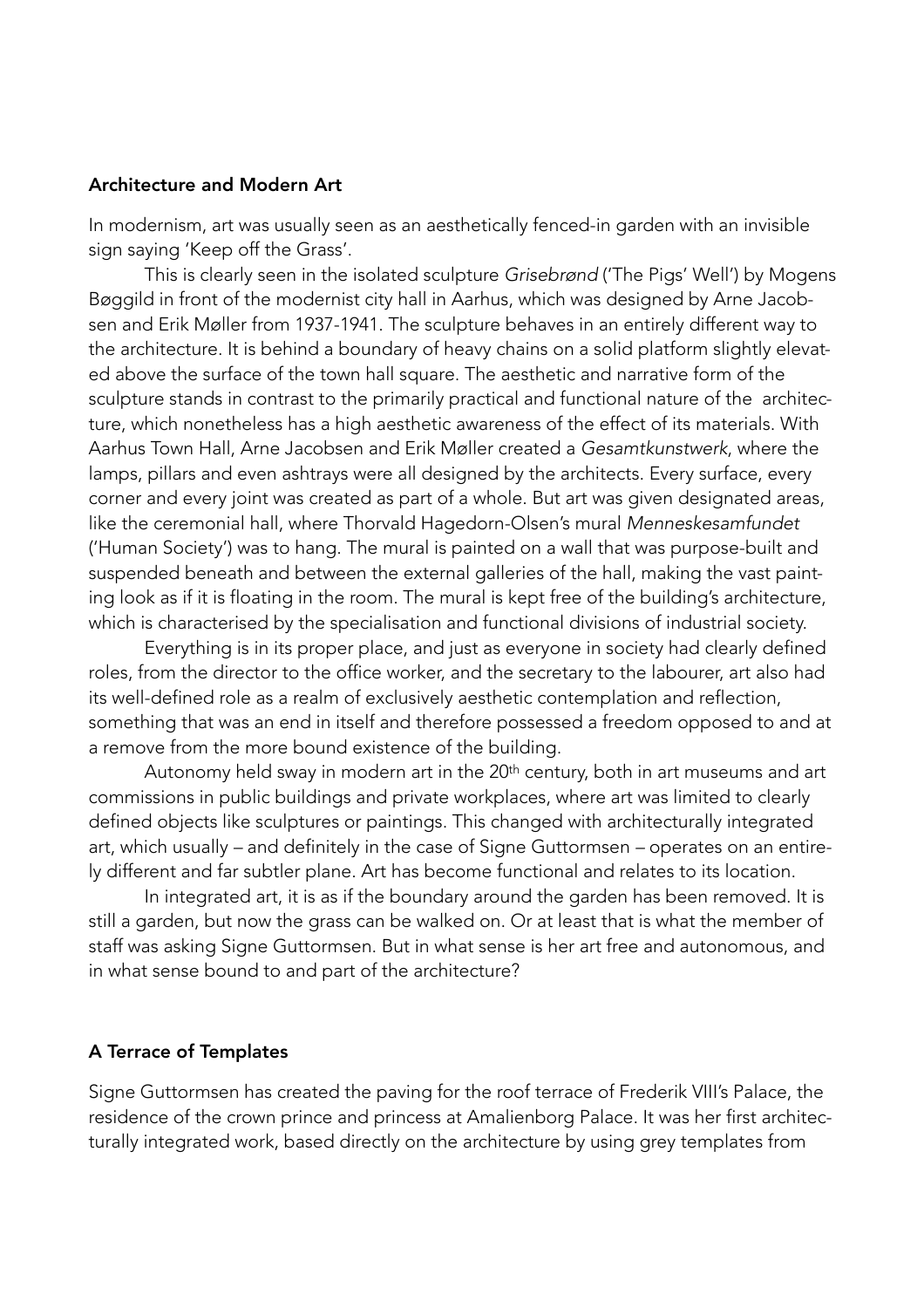the palace architect Eigtved's sketches of cornices and facade details inlaid in a green surface, where they float like pieces of a jigsaw puzzle that cannot be assembled. They accentuate and elevate details of the architecture intended to protrude from the facade to create shadows, dividing it graphically and giving it depth. Even though the cornices are drawn in profile, this is not how they are experienced on the building itself. But this is how they appear in Signe Guttormsen's terrace paving, where they form a tribute to the abundance of details in Eigtved's architecture. The juxtaposition of these asymmetrical profiles also creates a pattern of its own, ornamentation embedded in the surface so the figure and background cannot be distinguished.

 Here Signe Guttormsen uses emblems from the palace architecture to create an image. In her art at Ringsted High School, it is symbols from the students' everyday lives that provide the materials for her artistic and architectural work.

 She has collected text messages from the students and sentences from their curriculum and converted them into wall panelling. The text messages are printed in colour on acoustic fabric, cut out of plywood, and layered on top of each other to create a threedimensional torrent of text and colour that reduces noise levels.

Sound muted by words has a unique symbolic concision.

 In the classrooms the acoustic panels she has designed are speech bubbles perforated with partially comprehensible text fragments from the curriculum and the students' text messages, like 'The intranet has crashed!!!'

 This makes normally monofunctional and unobtrusive parts of the building vibrate with meaning, as if the walls speak with the energy of the hectic world of teenage life.

# The Divorce of Architecture and Art

This kind of connection between art and architecture is reminiscent of their relationship in buildings prior to modernism. Leading architects like the brothers Christian and Theophil Hansen designed everything from the overall layout to door handles and the art on the walls in buildings like Zappeion Hall and the Academy of Sciences in Athens, the Austrian Parliament Building and Musikverein Concert Hall in Vienna, and the District General Hospital in Copenhagen, often with inspiration from contemporary excavations of Pompeian buildings.

 These buildings were *Gesamtkunstwerke*, where art represented the symbolic completion of the architectural vision. Every element of the architecture was part of a natural order, from the foundations to the supporting structure, décor and art. The flowering vines painted on a plastered section of wall refer to the thistle-leaf volutes on the pillars, which in turn form the tree trunks that support the building. Such endeavours reached back in time beyond industrialisation, which was already impacting on architecture in the form of factory-made steel elements and precast facade ornamentation.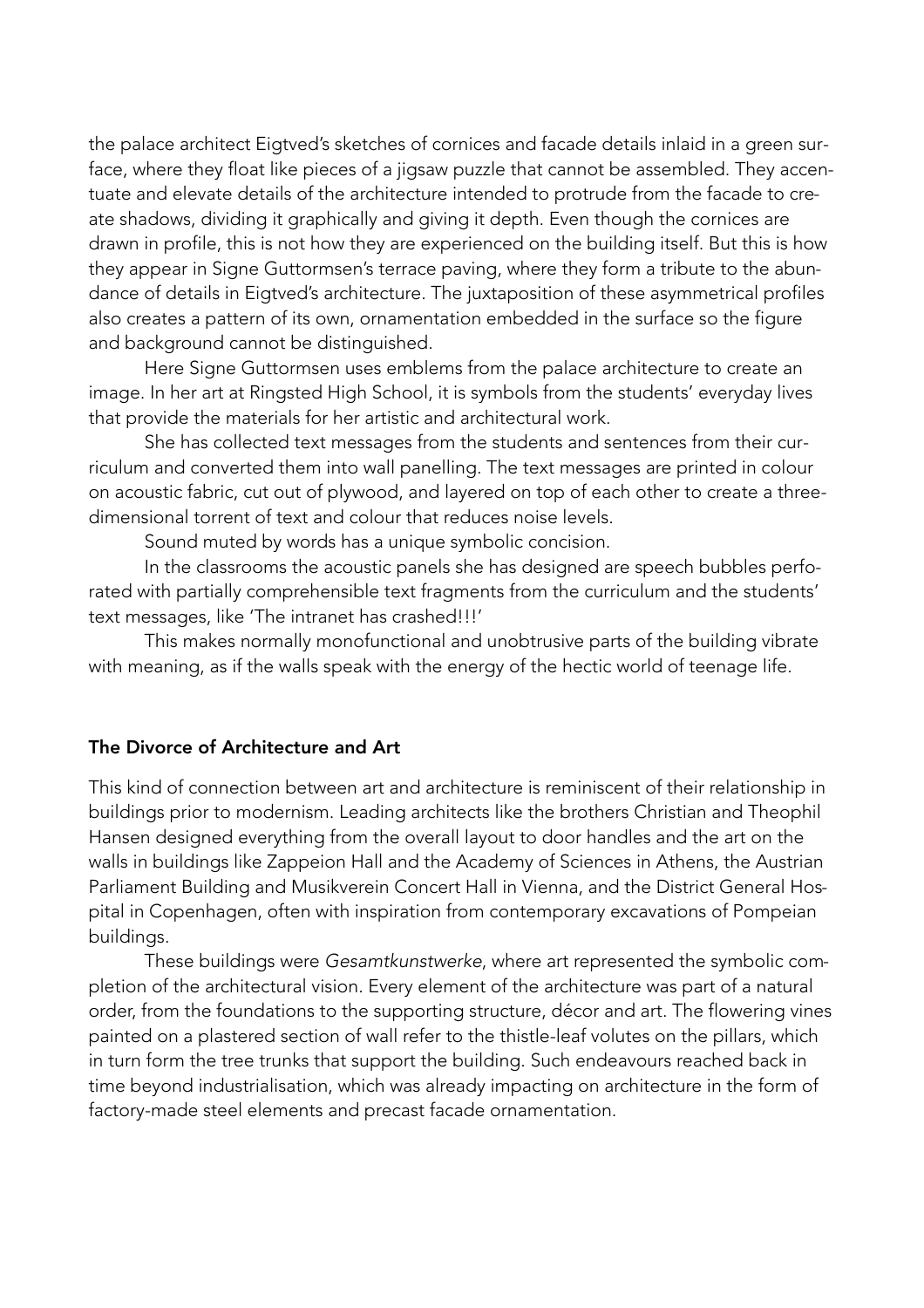This natural order in architecture, décor and art continues to be evident in Martin Nyrop's design of Copenhagen City Hall from 1892-1905, which is decorated with a prodigious profusion inspired by the harmonious collaboration between the master builders, craftsmen and artists of the Middle Ages, who all worked on site. Technical installations like drains end in elaborate gargoyles, carvings and other features represent local fauna and flora, and the walls are used to portray the history of Copenhagen and Denmark.

 During the period between the construction of the city halls in Copenhagen and Aarhus, architecture and art were separated. In the architect and critic Adolf Loos' essay 'Ornament and Crime' from 1906, the need to decorate architecture was regarded as the sign of a primitive level of civilisation. Loos believed a building of clean surfaces to be superior to ornamented architecture, and the abandonment of ornament in itself to signal intellectual rigour. Loos' essay was just one expression of the thinking that later spread with functionalism: That modern architecture could and should be cut to the bone, to what was essential in architecture, and in doing so remove all that was superfluous, all ornamentation.

 This disparagement of ornamentation as superficial decoration continues in the late modern architecture of today. It is the inherent properties of materials, preferably with traces of their production, that constitute the micro modelling of the surfaces of the architecture. Bricks are given their hue by being fired at different temperatures, the grain of wood veneer reveals the growth patterns of the tree, and the surface of concrete is determined by the casting process. These surface effects are all chosen and prioritised, but it is the process rather than the final result that is under control. Chance is part of the way these materials speak, something promoted in the architecture.

 Signe Guttormsen's art penetrates the breach between late modernist architecture's resistance to explicit ornamentation, and the signs and impressions inevitably embedded in building materials. Elements of the architecture become tools in a semiotic exchange between the materials and function of the building. She builds with words, colour and meanings, and she paints with functions, pictograms and building materials. She makes signs into textures, and reliefs into signs.

### Cells and Stones versus Amino Acids and Lettering

At the University of Southern Denmark's Faculty of Health Sciences in Odense, Signe Guttormsen emphasises a coincidental overlap between forms in the materials of the building and the microscopic cells scientists study within its walls.

 She draws a parallel in form between the materials of the building and the scientific research conducted there, communicating and creating surprising connections between the sea gravel terrazzo of the floor and cells under a microscope.